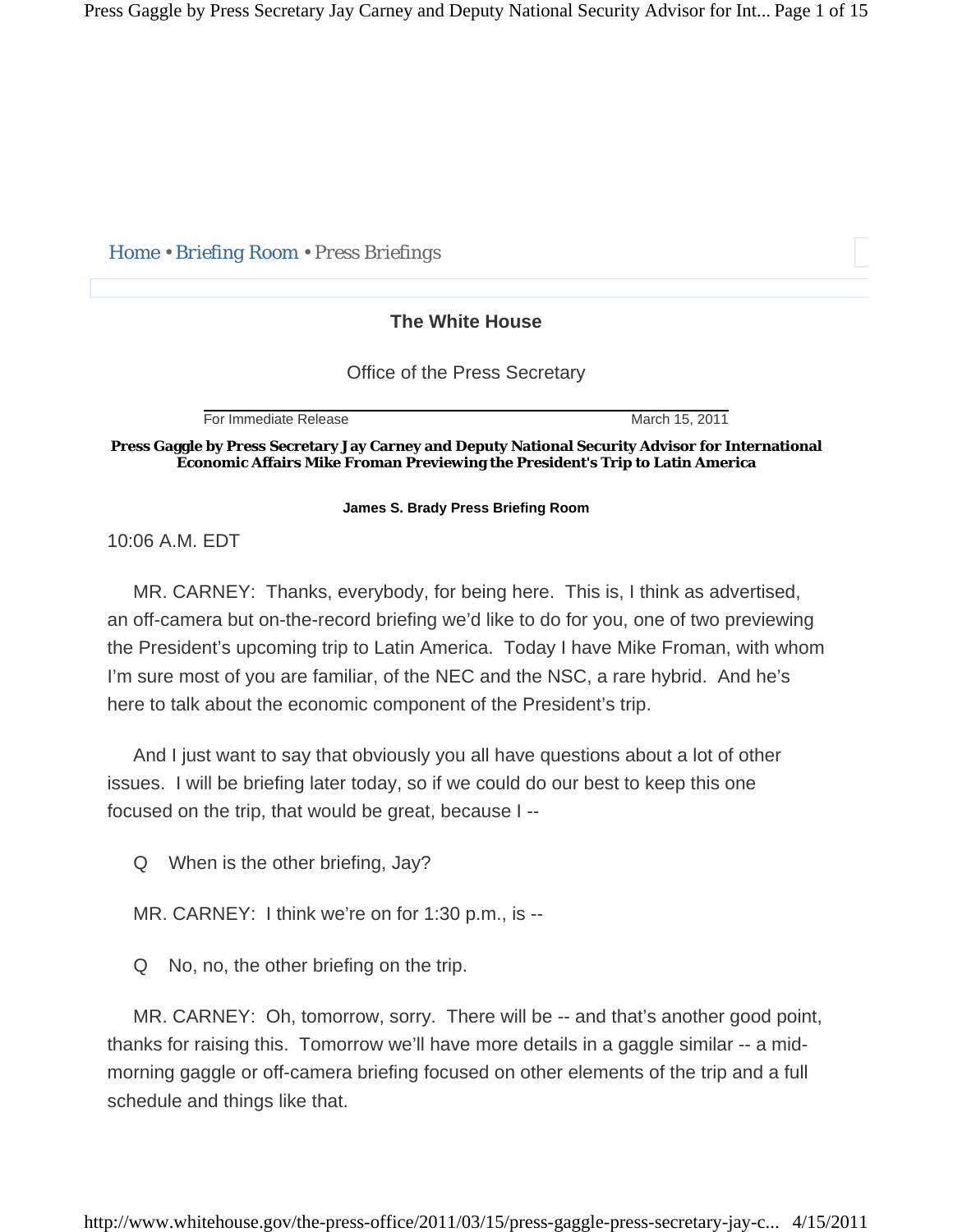So with that, I give you Mr. Froman.

 MR. FROMAN: Thanks, Jay. And I think you all have the fact sheets on both the region and Brazil, specifically with regard to the economic issues.

 Let me just try and put it a bit in context. First, there's been tremendous progress in this region economically over the course of the last decade or so. You've got countries who have fundamentally sound finances, relatively low inflation, flexible exchange rates, reduced debt, strong banking regulation, deep capital markets, and is playing an ever important role -- or increasingly important role in our economic well-being as well. And so this trip fundamentally is about the U.S. recovery, U.S. exports, and the critical relationship that Latin America plays in our economic future and jobs here in the United States.

 As you all know, in Central and South America, there are about 400 million people. It's been growing at about a 6 percent rate. We export about \$160 billion to them. And we have a trade surplus with the region. And that supports about 900,000 jobs here at home.

 Brazil specifically, with the election of Dilma Rousseff, gives us an opportunity to engage with the new government there and get off to a good start on economic and other issues. Brazil is now the seventh-largest economy in the world. It grew at a 7.5 percent growth rate last year. And it's gone from a country that needed an IMF loan just a matter of years ago to now having \$300 billion in reserves and having come through the economic crisis in a very strong and stable manner. Fully half of its population is now considered middle class, and that creates a great opportunity for us to engage and sell our products there and have a deeper economic relationship.

 As evidence of that, exports have doubled in the last five years to Brazil. In 2010, they were up about 35 percent, which is twice the global average and even faster than our exports were up to Asia. They support about a quarter million jobs here in the U.S., and we have about an \$80 billion trading relationship, both imports and exports, which is to say that we're on a very good trajectory in our economic relationship, but there's greater potential still to be had.

 And let me just flag a couple areas where we think there's particular potential. One is in the area of energy, broadly defined. Brazil is going to become a major player in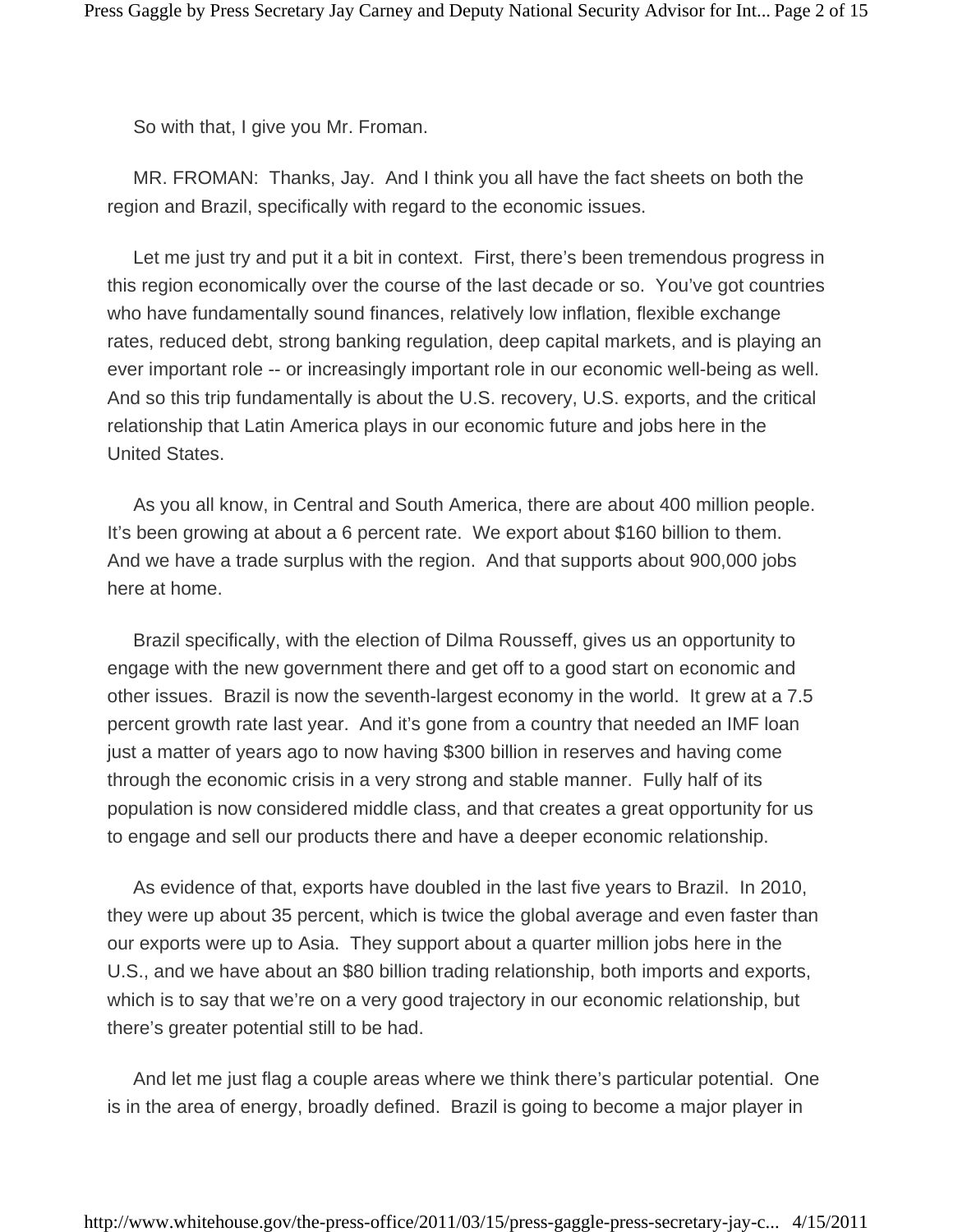the global energy markets with its recent discovery of offshore oil. It's already a partner and a leader in the renewables area, and we have a deep relationship with them on biofuels, on wind, on solar, on a number of other issues.

 Just on the oil side of things, their recent discoveries of reserves are about twice the reserves of the United States, and we have a natural potential strategic partnership with them in that area as we work with them on issues like deepwater drilling safely, et cetera.

 On biofuels, we've worked together both bilaterally and vis-à-vis other countries doing research on advanced biofuels and the application of biofuels to additional sectors, and we have a strong relationship with them on solar, wind, hydro and a number of areas.

 The second area I'd focus on is infrastructure. As the host of the World Cup in 2014 and the Olympics in 2016, Brazil is expected to invest over \$200 billion in additional infrastructure really across the country, and particularly in Rio, but across the country. And we believe we can be a major partner of theirs in terms of providing infrastructure services and infrastructure-related exports as they go about that effort.

 Let me just say a word about the visit to Brazil. On the first day in Brasilia, there will be a focus on the economic relationship, and that will be manifest in a couple of events. One is there is a U.S.-Brazil CEO Forum, which we'll be having a meeting there during the day in Brasilia, and the two presidents will join that meeting and hear a report out from the private sector on their discussions.

 President Obama will also be addressing a business summit organized by the U.S.- Brazil Business Council and be giving a set of remarks on the U.S.-Brazil economic relationship.

 We expect to have in Brazil Secretaries Geithner, Locke; Chu; Ambassador Kirk; Fred Hochberg, head of the Ex-Im Bank; and Lisa Jackson, head of the EPA. And this will give an opportunity, again, to focus both on our bilateral relationship and the potential there, but also what we're doing with Brazil around the world. Certainly our efforts to build the G20 as the premiere forum for international economic cooperation was founded on the premise that countries like Brazil and the other major emerging economies need to have a seat at the table and play an increasingly important role in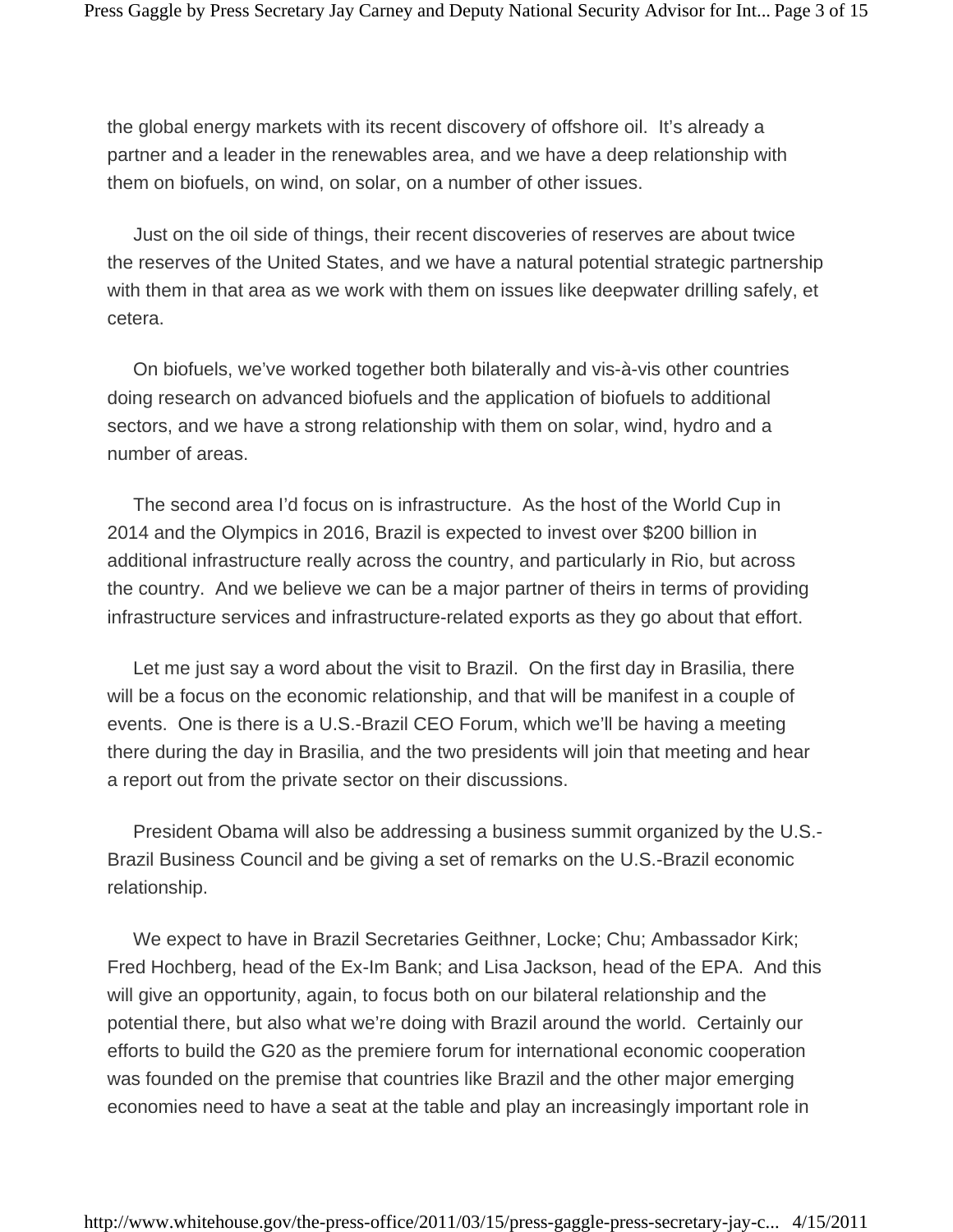international economic matters.

 We work very closely with Brazil on a whole range of G20 issues, from the rebalancing agenda and the importance of all the G20 countries working to have a balanced recovery to issues like commodities, financial regulation and other issues.

 As you may recall, coming out of the G20 we reformed some of the governance of the international institutions, and Brazil took up a more important role and a more active role in the IMF and the World Bank; I think they're now the tenth-largest shareholder at the IMF, indicating its role globally on a number of these issues. So that's Brazil.

 Let me just say briefly one word about Chile and El Salvador. With regard to Chile, again, it's an important partner of the United States; we have an FTA with them. In the context of that FTA, our exports grew two and a half times since 2004 when the FTA when into effect. And Chile is a good example of a country that's gone through meaningful economic reform and continues to grow at a 4 percent rate or so for the last decade.

 El Salvador is a country, also part of CAFTA, where we have an economic and trade relationship with great potential. There are a number of issues to be addressed there, including development issues and security issues that Ben Rhodes and others will talk about tomorrow.

 But we see this -- the three countries really as giving us an opportunity to talk about the importance of the region to the United States, to the U.S. economy, and the great economic potential that's there.

With that, Jay.

MR. CARNEY: We can start with questions. Yes.

 Q Regarding Brazil, Lula had a fairly strong -- favorable relationship with Iran. The new president -- where do you guys view that relationship? And I had a question on Chile, too, if I could.

 MR. FROMAN: I don't think I'm going to comment on Iran, only to say that the election of President Rousseff give us an opportunity to engage with the new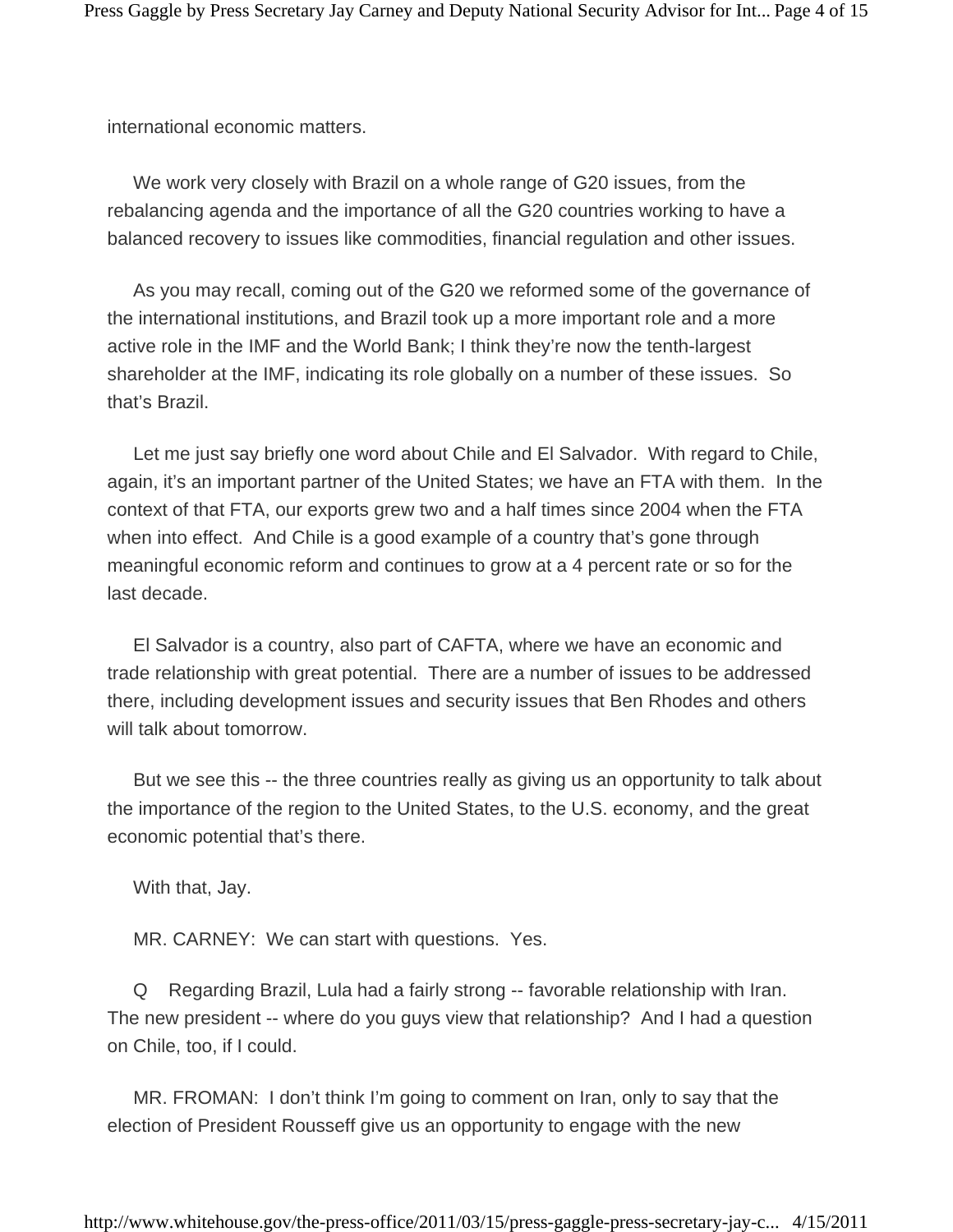administration and to make sure that we're going off to a good start.

 Q On Chile, there's a possibility of a nuclear agreement pact with Chile. I'm wondering, under the current circumstances, where does that stand given that Chile is also on a fault line? There's been some debate within -- in Chile itself over whether that's a favorable thing for them to explore.

 MR. FROMAN: I think in the context of what's going on in Japan there will be opportunities for President Obama to engage all the leaders that he meets in the regions about issues like nuclear security and the security of nuclear -- civilian nuclear power and the safety there. As to the precise agreement with Chile, I think we're still under discussion with them.

MR. CARNEY: Matt.

 Q Yes. China and India and others have become major investment and trade players in Latin America in recent years, and there's a sense in the region that the United States has been sort of asleep on the job. And is this trip an attempt to address sort of a U.S. need to reengage, in a way?

 MR. FROMAN: I think the statistics that I read out in terms of the growth of our exports and the depth of our relationship sort of belies the notion we've been asleep at the job. But this does give us an opportunity to engage directly with the region and to build on the good progress that's been made, to take it to the next level.

 Q But is there any concern about competition from the Chinese that has become quite fierce in the region?

 MR. FROMAN: I think we focus on what our opportunities are in the region. Again, take a country like Brazil where we've had good discussions both about our bilateral relationship but also about relationships with other countries, including China, in the context of the G20 and the G20 rebalancing agenda.

 Q Will Chinese investment be an issue up for discussion, say, in Brazil where China is the top trading partner there, and in Chile where it is also I think the number one --

MR. FROMAN: My guess is that the discussion will range across the whole range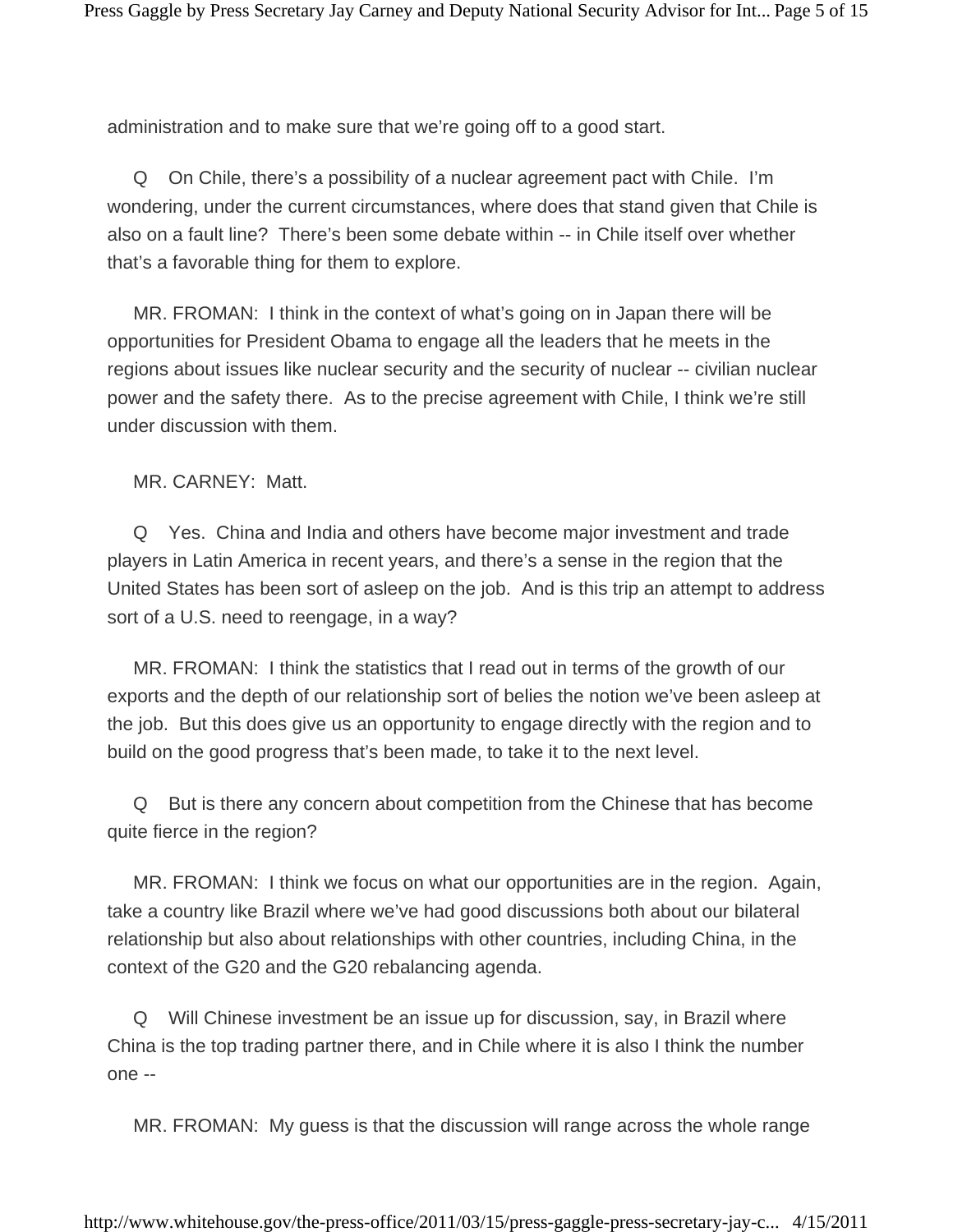of economic issues that the two countries face, but it's not specifically about China.

 Q You mentioned that Lisa Jackson is going to be part of the business group going down there. What role is the environment going to play in your discussions for economic growth? It's been fantastic growth, but has it come at the expense of the environment? And are there any new environmental initiatives you're going to try and get going down there so that we protect the environment while we're working on growing economic growth?

 MR. FROMAN: We work very closely with Brazil -- all the countries in the region, but I'll focus on Brazil, which is where Administrator Jackson will be present -- on clean energy cooperation, sustainable growth. And Brazil is a leader in the field in thinking about sustainable economic growth. They'll be hosting the Rio Plus 20 conference next year, which, as the name suggests, is 20 years since the original Rio conference, and the focus will be how to ensure sustainable economic growth that takes into account environmental considerations.

 So we'll be talking with them about a variety of areas where we can cooperate, including clean energy development, biofuels, et cetera.

 Q Mr. Froman, following up on this agreement with Chile, is it not a sure thing? You said it's still a work in progress.

 MR. FROMAN: I think we're still working through the preparations for the trip, so what role discussion of nuclear energy -- civilian nuclear energy at this point remains to be seen.

 Q I've seen two different things that it was going to be signed here before the President leaves or signed there.

MR. FROMAN: I don't have any more information on it, I'm afraid.

 Q All right. And then on sort of a general overall issue, if you read a lot of the commentary that's coming out of that part of the world, a lot of the commentators -- a number of them are saying he's been in office for over two years; why has it taken so long? What is the answer to that? And what is the overall -- is there a general message that the President wants to bring to the entire region?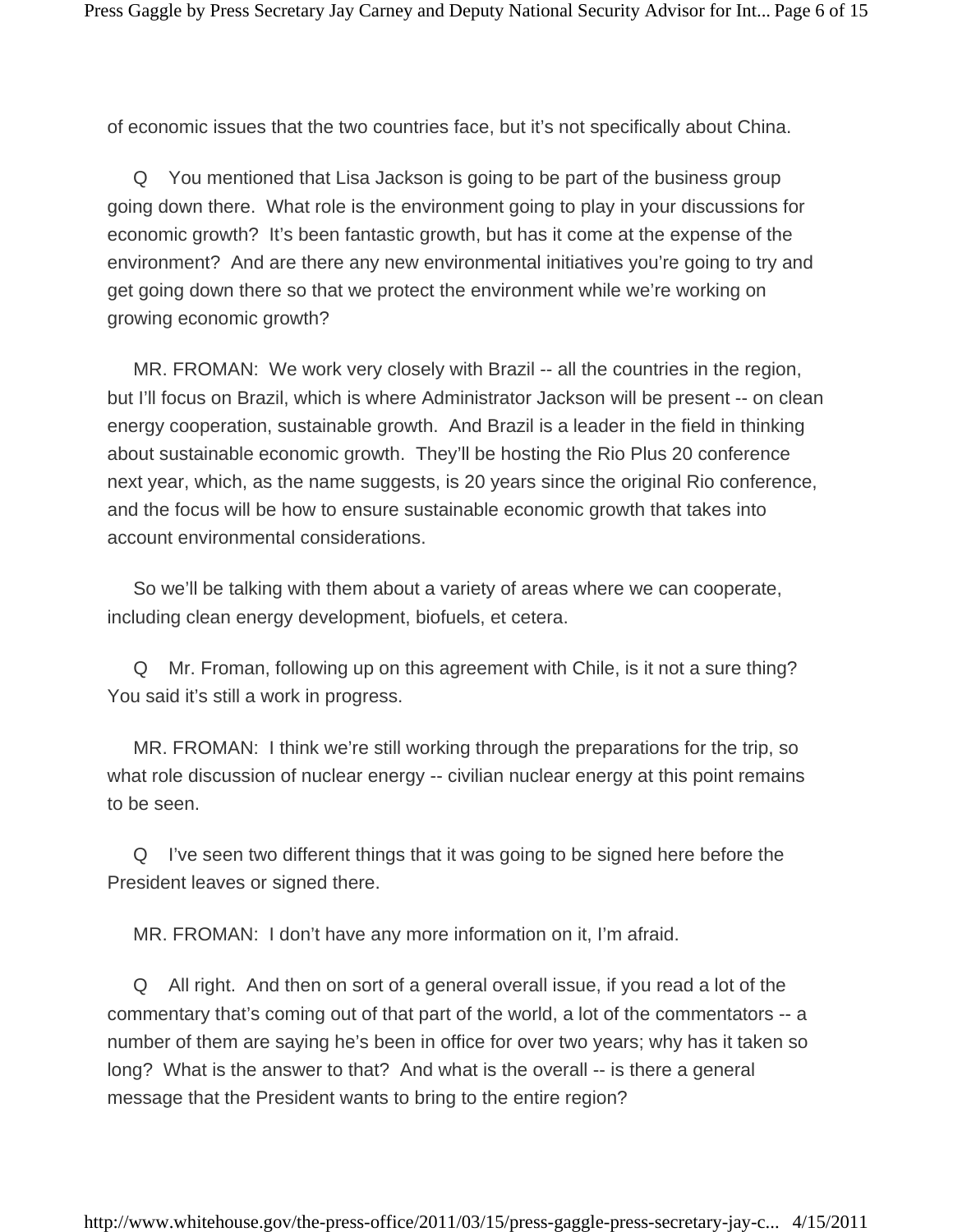MR. FROMAN: Well, I think, first of all, within the first few months of coming into office the President attended the Summit of Americas in Trinidad and Tobago and has been to Mexico, of course, has been engaged with leaders from across the region, both bilaterally and in the context of other events -- other summits and other opportunities. So I think he has been deeply engaged in the region and this gives him an opportunity to go there again in person to further engage.

 Q And the overall message that he wants to bring to Brazil -- is there a common message to all three countries or the entire region?

 MR. FROMAN: Look, I think the overall message is that we view our relationship with the rest of the hemisphere as a critical one, critical to our economic well-being here, to job creation here. Our export relationship with Latin America is one in which more of the goods are produced here in the U.S. for export than, for example, produced abroad for export in, for example, in Asia. So there's a strong tie between production and jobs in the United States and our relationship with the rest of the region. And there are a number of other areas where we can cooperate with countries in the region, including Brazil, on regional and global issues.

 So there's an economic, a political, a security agenda to pursue in the region, and we see this as a natural partnership for the U.S. with the major countries in the region.

 Q Do you expect the President to put the spotlight on free trade during this trip and talk about the value and his hopes for other deals to be struck or finalized?

 MR. FROMAN: I think he'll be talking about the economic relationship and the export relationship we have, the trading relationship we have. In your fact sheet, I think you'll see there are seven states, including Pennsylvania and Ohio and Texas, that export more than a billion dollars to Brazil alone. So it's spread across the United States with a lot of interest across the states in the -- and the economic relationship there. And obviously we're pursuing a number of initiatives, both bilaterally and, for example, in the context of Chile, TPP, the Trans-Pacific Partnership, in which Chile is a founding member as well.

 Q Can you talk more about the goals, specific goals in Chile and El Salvador? And also about general takeaways, things you -- agreements you have to reach and bring back from this trip?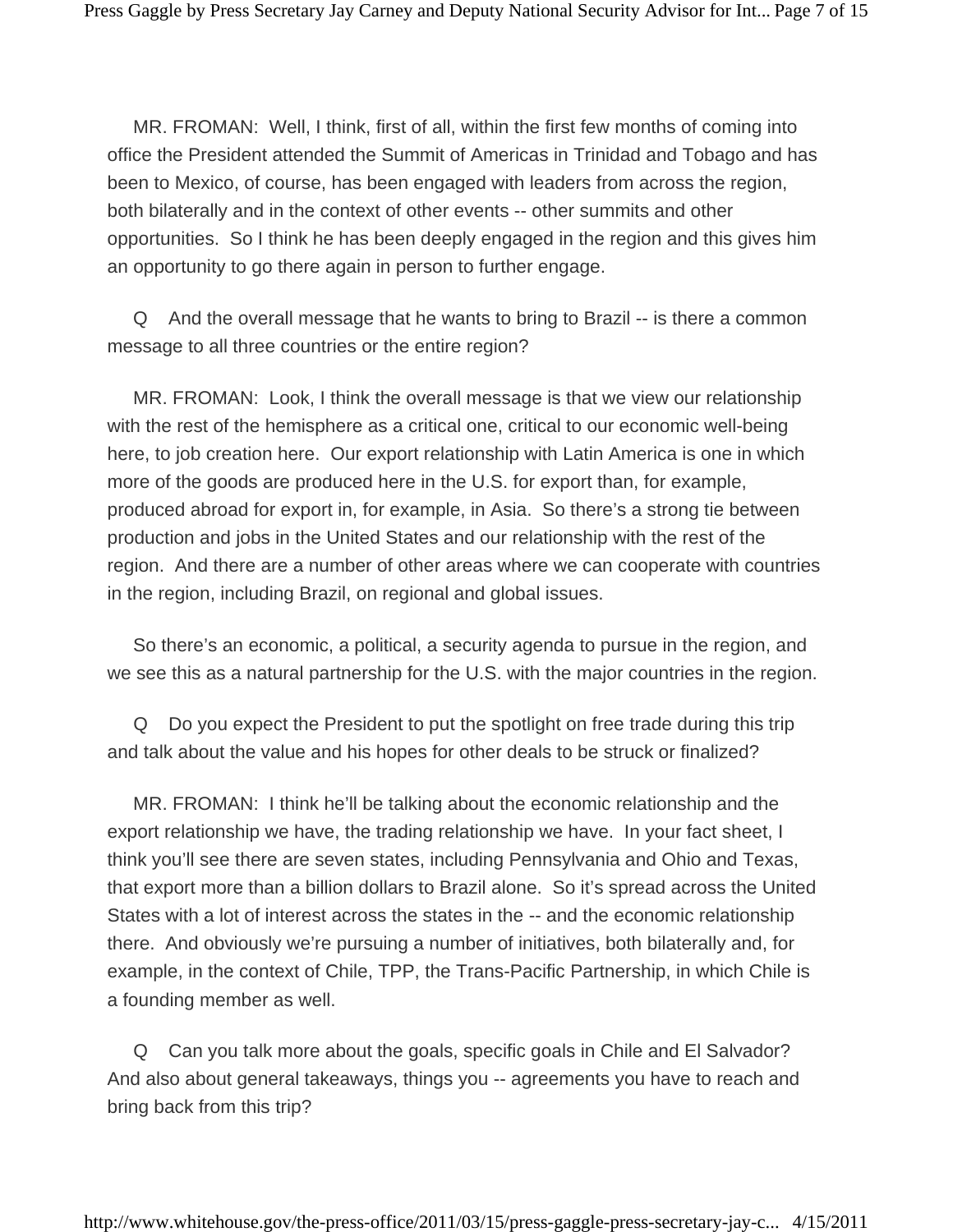MR. FROMAN: I think tomorrow you'll get a briefing on sort of the non-economic parts of the trip, including Chile and El Salvador. I'd simply say with Chile there will be an opportunity to talk about, again, our relationship with them, the benefits that we - that have accrued to us through the FTA. It's a country that's gone through economic transition and reform quite well, and it's a partner on TPP.

 In El Salvador, it's an opportunity to also talk about our development policy and our development strategy, the one that the President laid out last September, and our work with El Salvador on development issues.

MR. CARNEY: Laura.

 Q Do you expect in Brazil the issue of our tariffs on their sugar and sugar-based ethanol to come up? And is that an area that the administration is taking a look at?

 MR. FROMAN: We have a broad-based dialogue with Brazil on biofuels and areas of cooperation with -- in the area of biofuels, both in terms of what we can do together in terms of research, what we can do vis-à-vis third countries in terms of helping thirdcountry production, and also looking at new areas where we might be able to use biofuels. All those will be on the agenda.

 I imagine the Brazilians may raise the tariff issue, which is an issue of high importance to them, and that will be part of the overall dialogue.

Q But is that something that the U.S. is interested in looking at or, I mean --

 MR. FROMAN: I think we're looking -- we're interested in looking at the whole broad biofuel relationship.

Q So not that one in particular, though?

MR. FROMAN: It's part of the overall dialogue.

MR. CARNEY: Julianna.

 Q Just to follow up on Laura, can we expect progress in that area or in discussions on ethanol?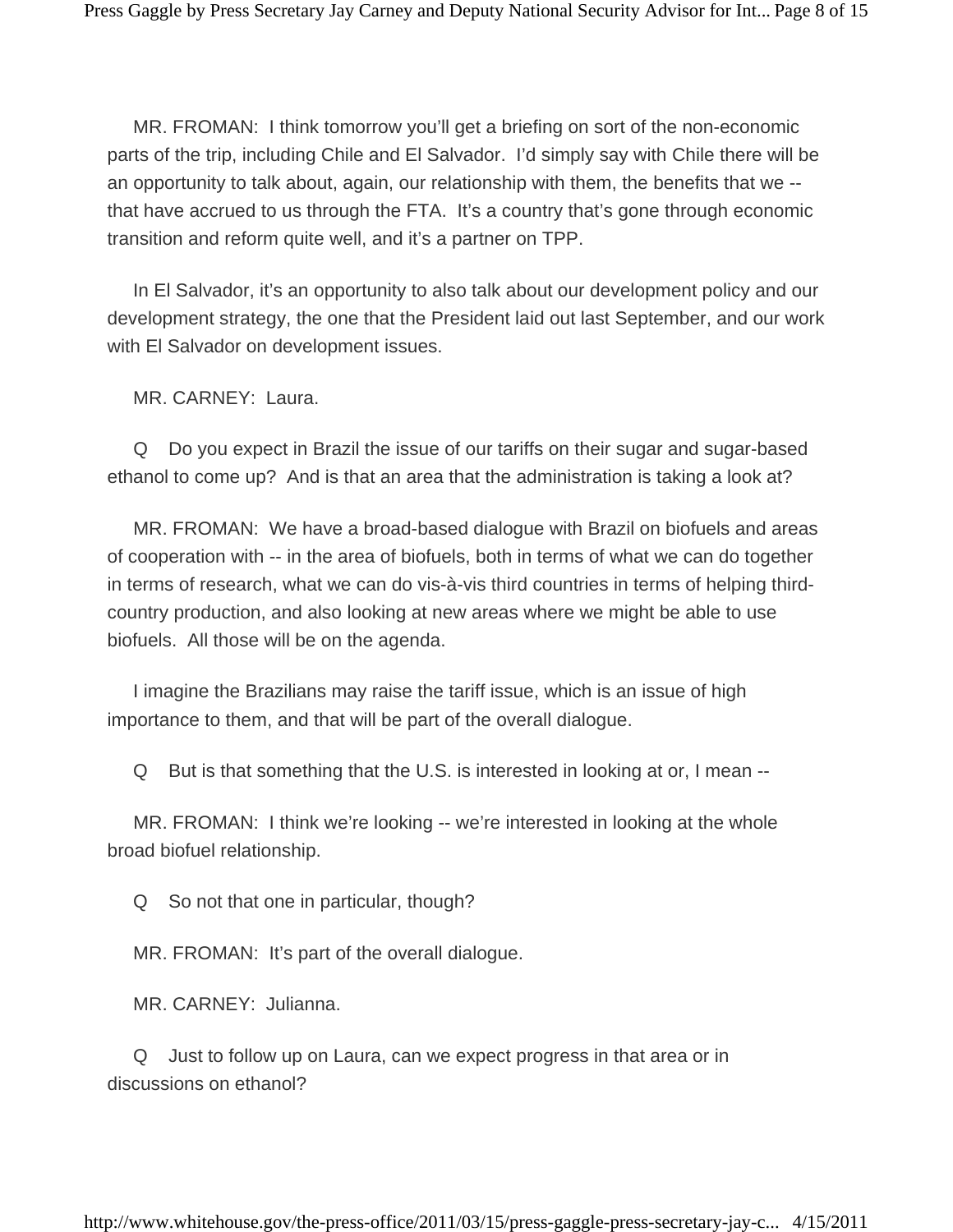MR. FROMAN: I don't think we expect an announcement on ethanol tariffs during this trip. I think this is just part of our overall dialogue about how to cooperate on biofuels.

 Q And also just on free trade, the region is obviously looking for signals on Panama, on Colombia free trade agreements, and Mitch McConnell said yesterday that he'd be holding up nominees for Commerce or other trade posts until the President submitted South Korea, Panama and Colombia. How does -- does that weaken the President's political standing as he goes now to South America and meets with leaders there?

 MR. FROMAN: No, I think as the President has said, he, too, would like to get all three agreements passed once we've addressed the outstanding issues associated with them. Korea, we addressed those outstanding issues at the end of last year, achieved greater market access and a greater balance in the agreement and are now ready to submit that to Congress.

 We've been in dialogue over the course of the last month directly with Panama and Colombia about what we think the issues are that they will need to address. And we hope to resolve those issues as quickly as possible so that we can submit them to Congress.

 Q And also on this CEO summit, will there be CEOs traveling with the President to Brazil? Or will they already be there for the meeting?

 MR. FROMAN: They're not traveling with the President. They're there on their own. And just to give you a couple of examples, Cummins Engine, International Paper, Anadarko, CH2M HILL, those are companies that are represented on the U.S.- Brazil CEO Forum. In addition, the Brazil-U.S. Business Council is organizing its own business summit and will have I think several hundred business people in attendance at the summit.

 Q And were these timed to the President's trip? Was the President's trip timed to these events?

MR. FROMAN: These were timed to the President's trip.

Q Do the U.S. and Brazil have a common interest in getting China to move its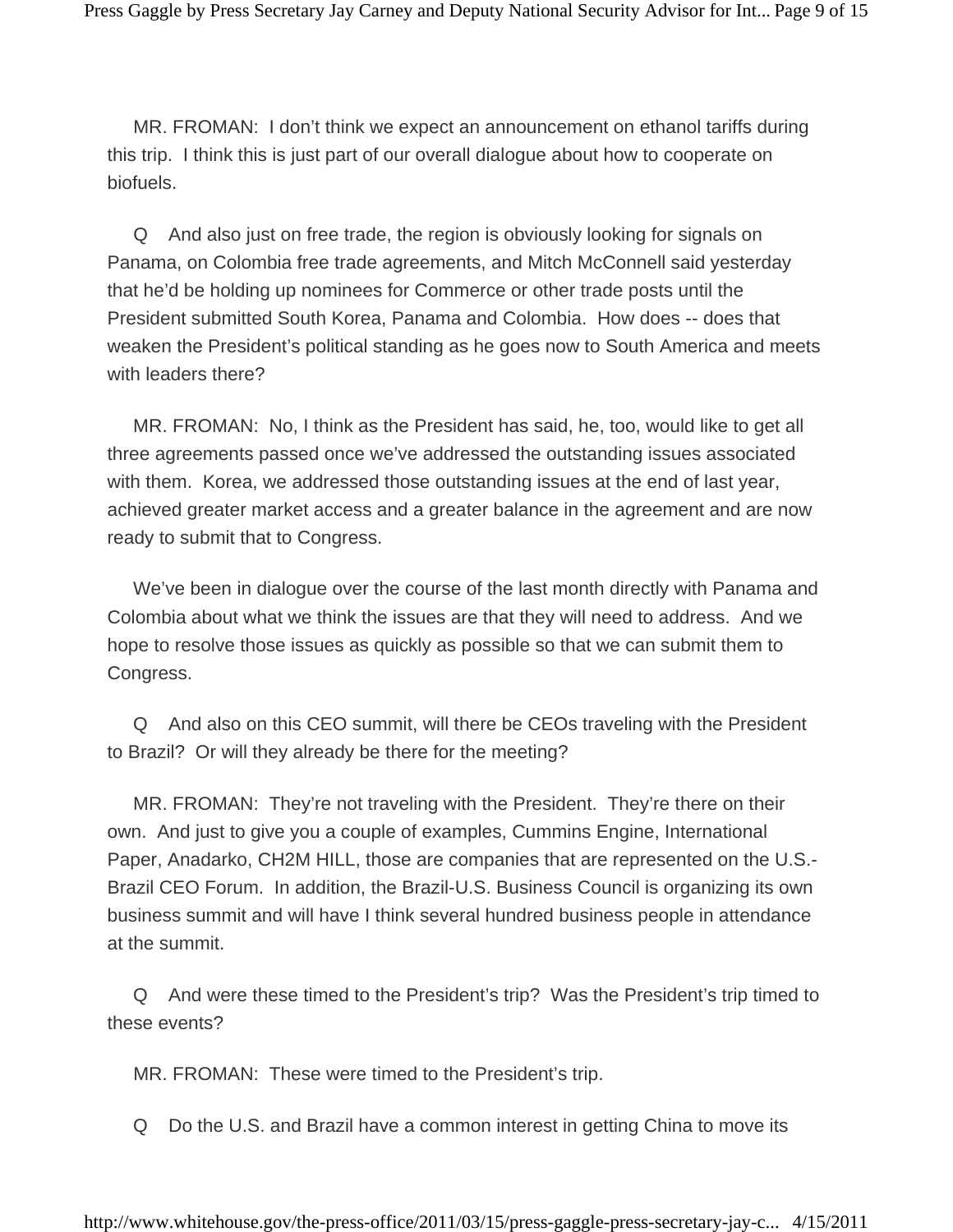exchange rate to a more sort of market-based level? And do you see any sort of difference in the way the BRIC alliance will develop with this new Brazilian president who has at least spoken more positively about relations with the U.S.?

 MR. FROMAN: I do think that the U.S. and Brazil have common interests as expressed through the G20 in addressing imbalances, in ensuring that coming out of this recovery there's balanced demand from around the world, and that countries move towards flexible market-determined exchange rates. There have been public comments by President Rousseff, and Secretary Geithner has had dialogue with his counterparts there as well, and I think that's one of the many issues where we have common interests.

MR. CARNEY: Margaret.

 Q Thanks. I have two questions. Number one, Brazil has a very important black population, and I'm wondering if -- to what extent race will be an element of the economic dialogue. And my second question is, at one point, it looked like if there was a government shutdown or a threat of that here this trip might not go off. Now there's this crisis in Japan. It's Tuesday and we're having a briefing, so presumably you're planning to go. But is there any chance still that this will be delayed, and what's the contingency planning for that?

 MR. FROMAN: I think I'll leave -- on the first question, just in terms of the overall themes of the trip -- maybe leave it until tomorrow when Ben Rhodes and others will talk about the day in Rio and things of that sort.

I think in terms of the trip, Jay, I'll leave that one to you.

MR. CARNEY: Margaret, there is -- obviously the trip is on and the President will be going to Latin America. He's looking forward to having discussions with leaders in the region about the range of issues related to our bilateral relationships, related to our regional issues and global issues, including the Middle East and Asia and Japan. And he obviously is capable of maintaining contact with Washington and being constantly updated; National Security Advisor Tom Donilon will be traveling with him.

And you have to remember that economic growth in the United States is the President's top priority, and this trip is, as Mike has been discussing, is very focused on economic opportunities for the United States and trade relationships. So he fully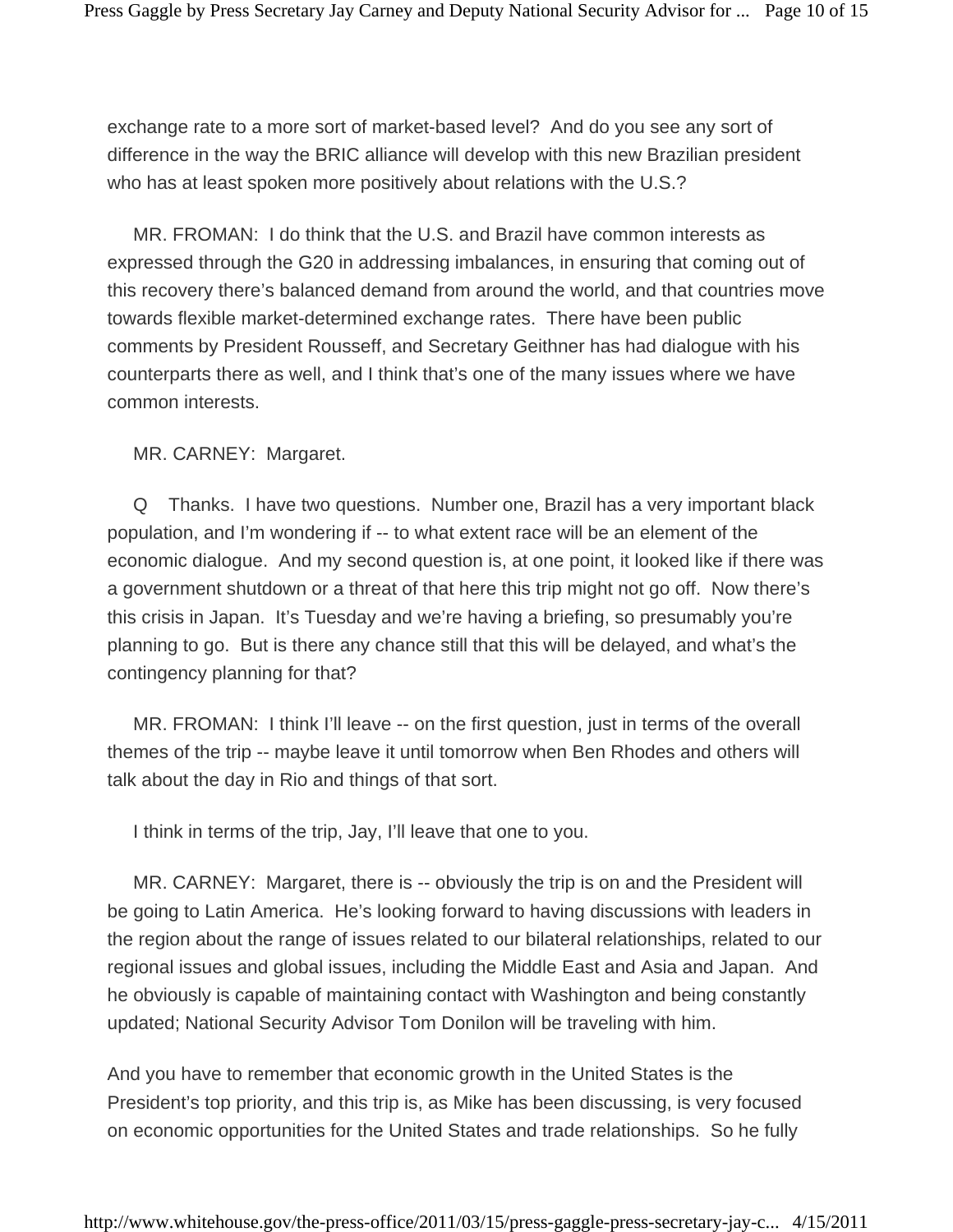intends to press on with the trip.

Q Is it awkward, though, with the rest of the world kind of exploding everywhere but in Latin America, it seems, for him to be in South America when you've got the Middle East and Japan both in such crisis?

MR. CARNEY: Laura, he's the President of the United States, and there are major issues all the time that a President has to contend with, which is one of the reasons why he has such a substantial support framework around him when he travels, when the President travels, to enable him to stay in constant communication and to deal with all the issues that any President always has to contend with. And he'll be fully capable of dealing with that on this very important trip, which he considers vital to his overall strategy of rebalancing our approach to national and international economic security. And our relationship with the region is important for a variety of reasons, including economic.

Yes.

Q Are there any events that might prompt him to come home early, around the world? (Laughter.)

MR. CARNEY: If I could predict what might happen in the future, I'd be a rich man.

Q Is there anything you're watching in particular?

 MR. CARNEY: We watch everything when we travel just as we watch everything when we're here in the White House.

Yes, sir.

 Q Can you say how often the issues of the Panama and Colombia free trade agreements come up in discussions with these three countries that we're visiting? Do you think that the failure to move them has any effect on U.S. credibility? And is there -- what would you say the views are in these countries on those agreements? Are they seen as a boon to the region? Or are there competitive issues in those countries that they might not be a hundred percent supportive of those?

MR. FROMAN: I think in general the other countries very much want to see the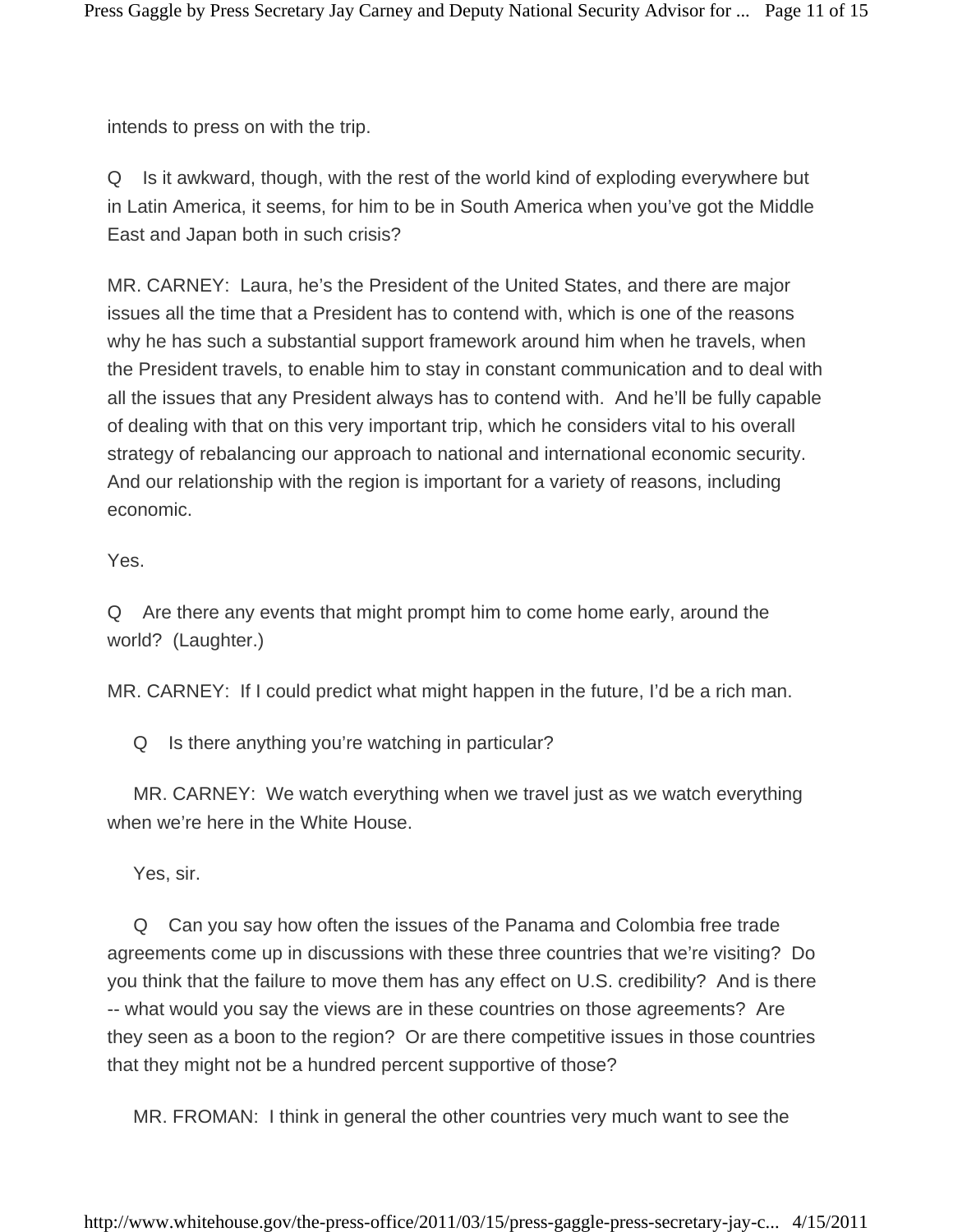U.S. engaged in international economic affairs and show leadership in international economic issues. I think the President has done that. He's done that across the issues around the economic crisis, leadership in the G20 and on trade issues. And I think doing what he did with regard to the Korea free trade agreement at the end of last year was an important signal that he wanted to get the trade agreement done but wasn't willing to accept just any agreement, that it had to meet certain standards, and therefore, turning it down in Seoul and working on it for another few weeks back here allowed him to move forward with that.

 And what he's done with Colombia and Panama in directing Ambassador Kirk and his team to engage -- enhance their engagement with Colombia and Panama to resolve the outstanding issues as quickly as possible this year and to submit it to Congress immediately thereafter, that is showing leadership. So we're actively engaged with that, and I think the rest of the region and the rest of the world is following that with great interest.

MR. CARNEY: Yes, sir.

 Q Can the trip be framed as two trips in one, where you go to Brazil first -- Brazil is a direct competitor, seventh-largest economy in the world -- and then Chile and El Salvador where the message to Latin America will be sent? Is that a way of interpreting it? And how do you think the mood is going to be where the U.S. is coming out of a recession, Latin America wasn't affected by it, it kept growing, and there is a different attitude towards the U.S.? President Obama is still very popular there, but the countries' leaders have a different attitude. They don't see the U.S. as someone they have to heed to all the time.

 MR. FROMAN: I think on your first question, it may be a better question to ask Ben Rhodes tomorrow in terms of the overall framing of the trip. I'd simply say that we view -- the region is a diverse region. It is not homogenous. We recognize that and respect that, and we look forward to engaging with different parts of the region as appropriate.

 I think in terms of the role of the U.S. in the region, you are absolutely right that the region came through the crisis quite well and quite strong. There's been good leadership down there. There have been good policies that have been put in place, and that's positioned the region to play an even greater role in the global economy than before. And we welcome that, and we think that is a source of strength for us and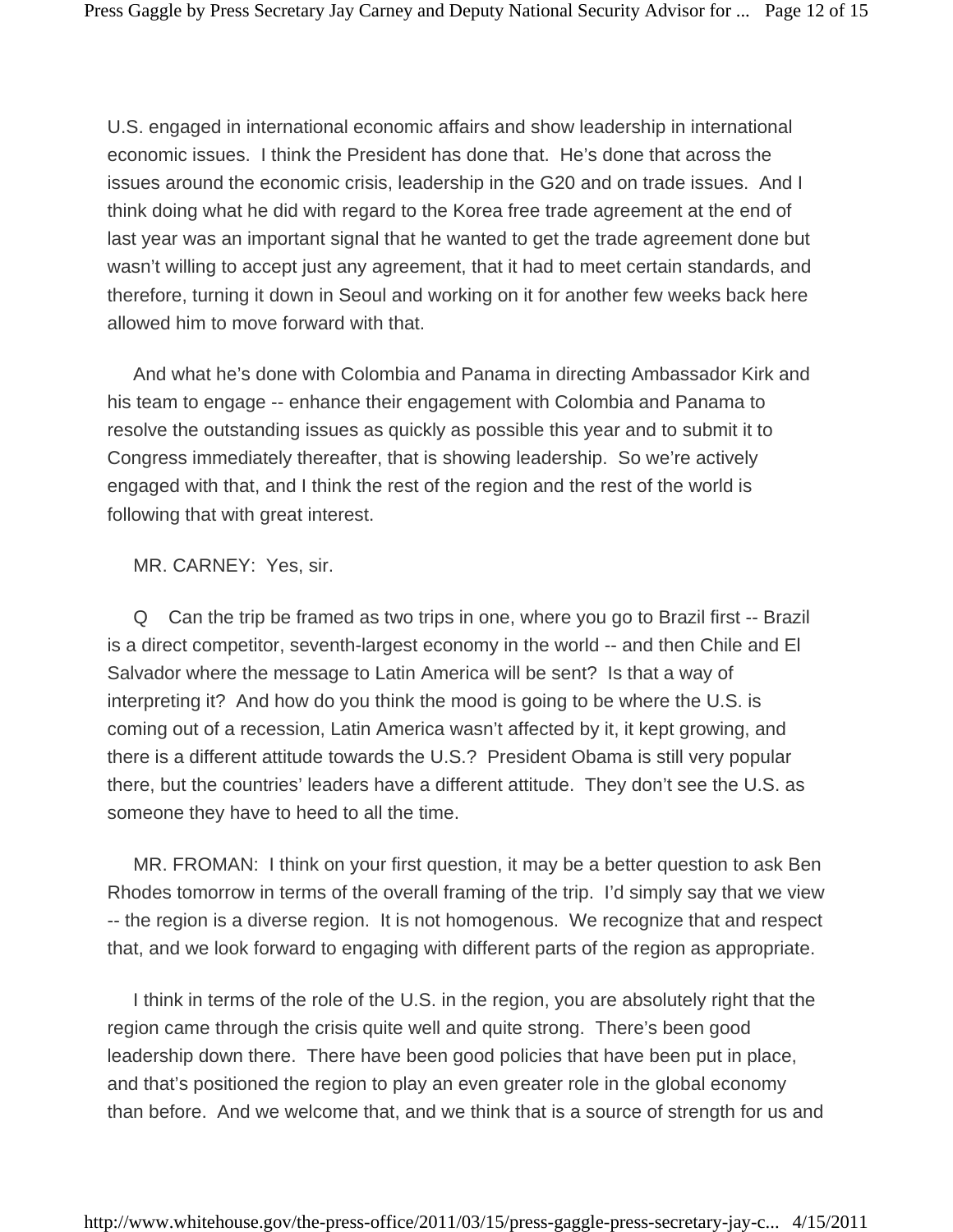for the global economy.

 As countries like Brazil see great masses of their population enter the middle class, that's a market for us. It's a stable economy. Those are important attributes of having a stable, capable partner both in terms of bilateral economic relationships, but also a partner on global issues. So we welcome the strength that Latin America has shown and look forward to working with them both to deepen the bilateral relationship and to cooperate on other issues.

MR. CARNEY: Yes, ma'am. Sorry, yes.

 Q Oh, okay. I have a question. You've said that the trip is seen as an economic opportunity and as a chance to increase exports to Brazil. There's a big concern in the Brazilian government about the deficit, the trade deficit, and it's actually something that they're going to address, that it's been increasing -- the trade deficit. How are you going to reconcile this?

 MR. FROMAN: Well, look, I think deficits and surpluses go up and down over time. I think the important thing is that we have strong economic ties both government to government and private sector to private sector. And I'd, again, just draw your attention to a few examples in the fact sheet about companies that are doing deals in Brazil, having developing opportunities there. And Brazil is involved in the U.S. economy as well. It invests here. It supports jobs here. And we see this as an opportunity to develop on both those fronts.

 So I don't think we view the trade deficit or surplus at any point in time as a particular problem or area of focus as much as what it shows as the potential for deepening our economic ties.

MR. CARNEY: Take two more -- yes, sir.

 Q Yes, the fact that the U.S. government didn't comply with the trucking issue with Mexico has led some critics, as Senator McCain, to say that this is sending a negative signal to commercial partners to the U.S. And also, the fact that the free trade agreement with Colombia has not been approved also led McCain to say the same criticism. So I wonder if this trip is going to be an opportunity for President Obama to reassure his trade partners in South America that the U.S. will comply with (inaudible) under any treaty or agreement with both countries.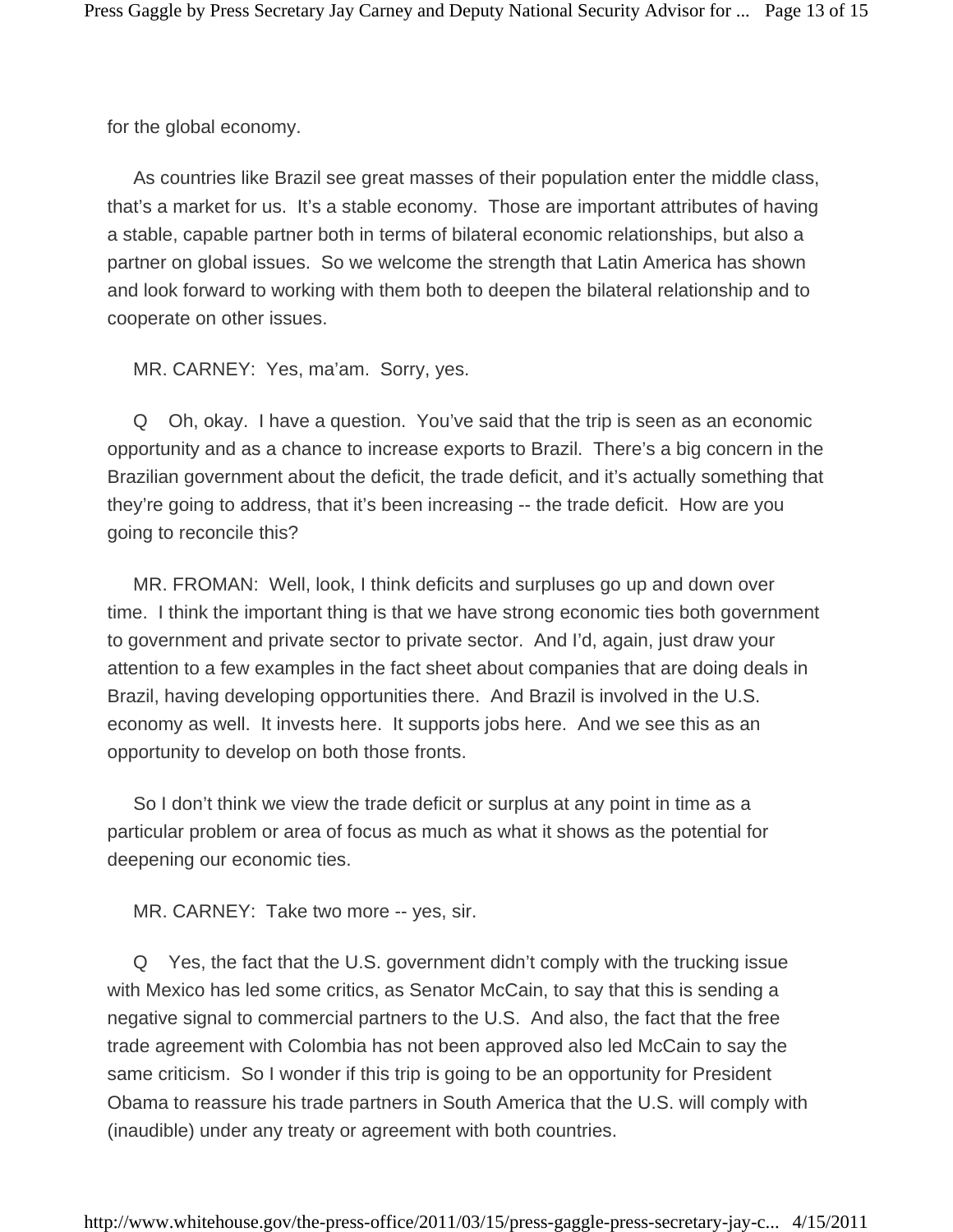MR. FROMAN: Yes. I mean, as you know, the Mexico trucking issue was resolved just last month --

Q After 16 years.

 MR. FROMAN: After -- yes, somewhere between 14 and 17 years, depending on how you count. (Laughter.) But it was resolved, after it had eluded previous administrations, both Democrat and Republican. And this President showed leadership by demonstrating that he wanted to bring the U.S. into compliance and work with stakeholders, members of Congress, and of course Mexican officials to have that happen.

 So I think the President goes to Latin America in a very strong position that he followed through on his commitment to bring ourselves into compliance, as well as is now engaged with Colombia and Panama to resolve the outstanding issues there.

 Q I have a question on security in terms of Central America. Since the countries of Central America have been more corrupted by the drug cartels from Mexico and South America, as (inaudible) has recognized, I wonder if President Obama will be announcing something different besides Merida to Central America.

 MR. FROMAN: I think I'll leave that for tomorrow to the team that will be looking at the non-economic issues.

MR. CARNEY: I'll take one more in the back related to this.

 Q Yes, I just had a follow-up on the question about the yuan as to how much a part of the basket of economic issues with exports it's going to be, where you would rate it in its importance between the trade deficit and the value of the yuan -- if that's a focus at all of this trip, if that's just in the basket of issues, kind of where it stands.

 MR. FROMAN: Well, I think as President Rousseff herself has indicated, issues around other countries' currency policies and the appreciation of the real vis-à-vis other currencies is an issue of concern to them. And that underscores the importance of working together on the rebalancing agenda laid out by the G20. So I imagine that will be part of the discussion in the context of what we could do together through the G20.